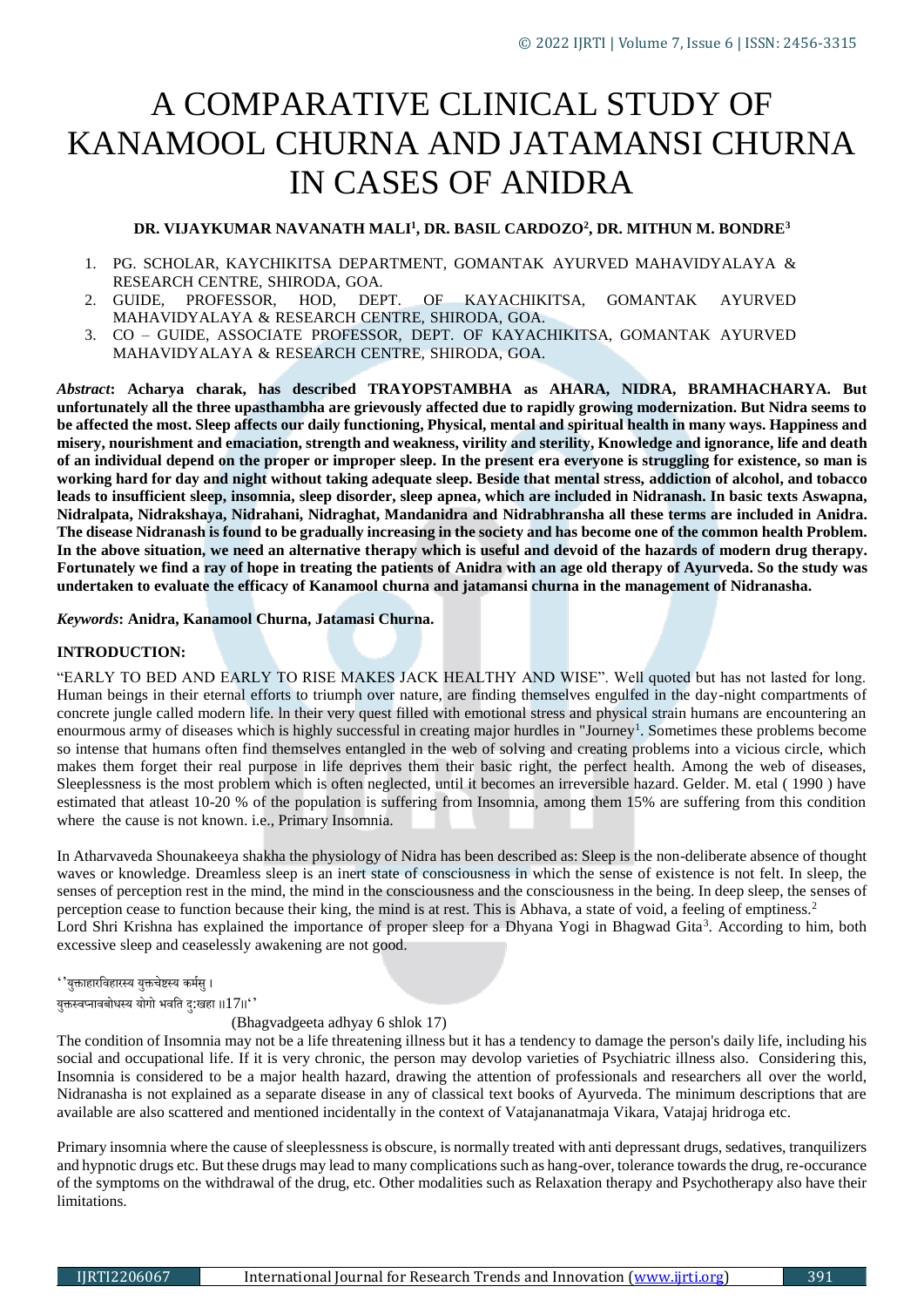Ayurveda believes that life sustains on Ahar, Nidra, Brahmacharya i.e. known as Trayopastambhas<sup>4</sup>. Importance of Nidra is clearly illustrated by Ayurveda. As mentioned in Sushruta Sharirsthan 4th chapter, Vayu, Manastap, Kshya and Abhighat are the cause of Anidra<sup>5</sup>. Charaka included the Aswapna on 80 Nanatmaja vata diseases<sup>6</sup>. Kanamool churna was indicated in the management of Nidranasha in Bhaishajya Ratnavali, Bhava prakasha, etc. Jatamansi is indicated as nidra janan by Bhavaprakash Nighantu, Priya Nighantu. According to Koyadev Nighantu, Dhanantari Nighantu, Saligram Nighantu, Bhavaprakash Nighantu it has properties of vata shamak and pitta shamak. According to Koyadev Nighantu it has daha prashamak property. According to Bhavaprakash Nighantu Jatamansi has the property of vedana sthapan and samgya sthapan and according to Saligram Nighantu, Priya Nighantu, Bhavaprakash Nighantu it has medhya property. Due to these karma of Jatamansi help to treat anidra<sup>(7,8,9)</sup>.

#### **AIMS AND OBJECTIVES:**

- i) To evaluate the efficacy of kanamool churna in Anidra.
- ii) To evaluate the efficacy of Jatamansi churna in Anidra.
- iii) To evaluate mode of action of Kanamool churna in Anidra.
- iv) To evaluate mode of action of Jatamansi churna in Anidra.

This study is focused on the management of Anidra with kanamool churna and jatamansi churna given orally.

#### **Sample size - 60 Patients**

FORMULA: 4pq/L<sup>2</sup>

Where,  $P=$  prevalence 10%  $l =$  Allowance error

 $q = 1-p$ 

After calculation  $n = 56.25$ 

Hence 60 patients were selected as sample size.

GROUP A –30- Kanamool churna GROUP B- 30- Jatamansi churna

**Study duration** : 3 months (For every Patient, from start to end of the trial) Follow up Monthly.

**Source of data** : O.P.D and I.P.D of the institute department of kayachikitsa, gomantak ayurveda Mahavidyalaya & research centre, shiroda, goa.

# **MATERIAL & METHOD:**

# **A) DIAGNOSTIC CRITERIA**

- Sleep efficiency index.
- Clinical history

# **Detailed Information about the Symptom Complex**

**Lakshanas -** Patients were examined on the basis of a specific proforma especially prepared for the purpose. Classically mentioned Lakshanas / upadravas of nidranasha were used as the spectrum of clinical features to be sought in a patient of Anidra. They are as follows:

- 1. Jrimbha
- 2. Tandra
- 3. Angamarda
- 4. Shirogaurav

# **B) INCLUSION CRITERIA**

- Patients aged 18 years and above.
- Patients complaining of reduction in sleep time, difficulty in initiation of sleep, wakefulness during night
- Patient lying in between the range of 15-21 score as per the PSQI scale.

# **C) EXCLUSION CRITERIA**

- Pregnancy & Lactation.
- K/C/O any systemic Disorder.

# **D) WITHDRAWAL FROM THE STUDY:**

- Discontinuation of treatment during trial.
- Development of life threatening complication.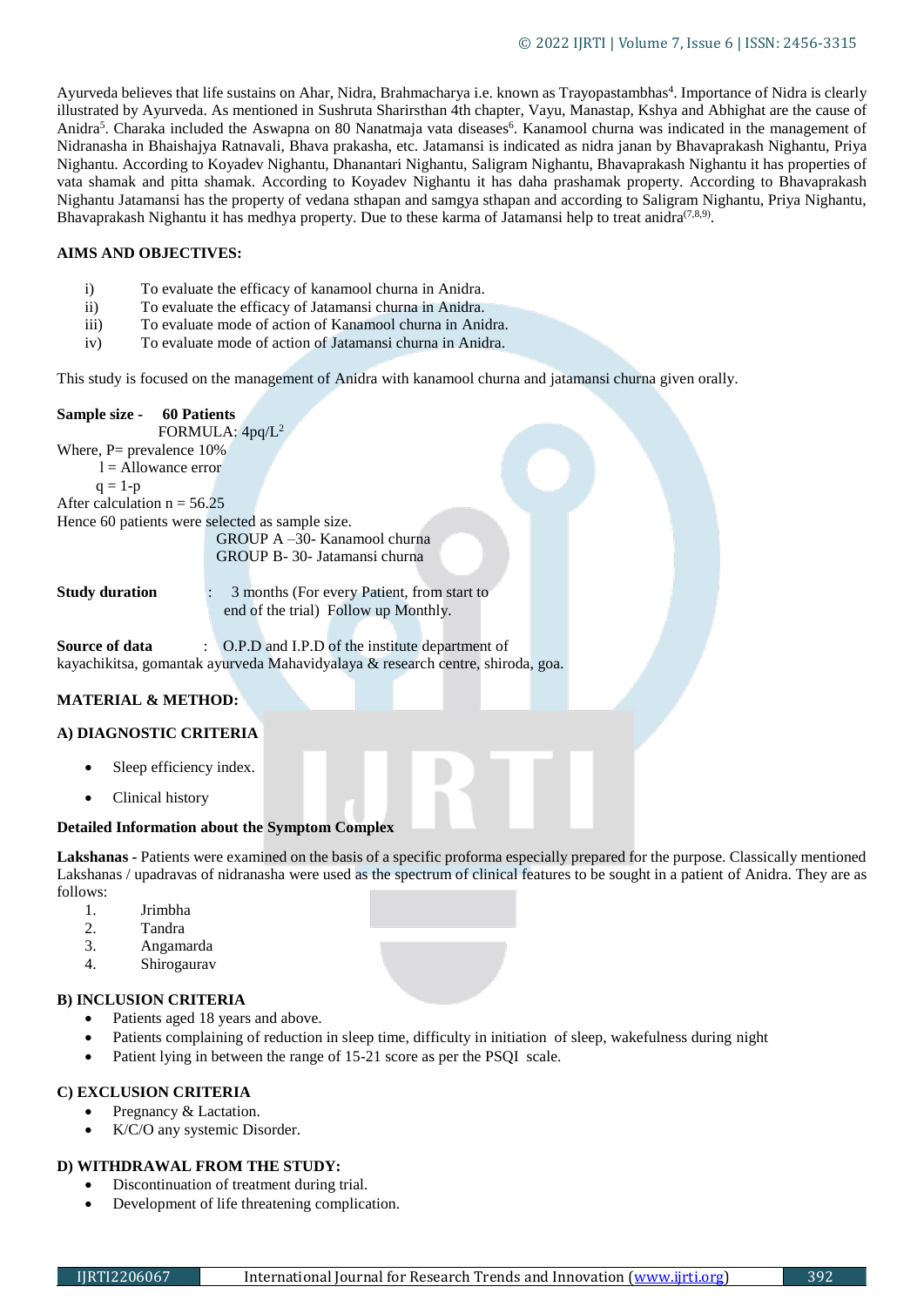Development of any non related ailments which may require other medications.

#### **DRUG ADMINISTRATION DETAILS: GROUP A**: 30 patients

- **DOSE OF DRUG :** 2.5 gm Kanamool churna + 5 gm Guda
- **AUSHADH SEVAN KAL:** Nishakal
- **MODE OF ADMINISTRATION:** Orally
- **DURATION:** 3 months daily

 **ANUPAN:** koshna jal **GROUP B**: 30 patients

- **DOSE OF DRUG** : 2gm Jatamansi churna **AUSHADH SEVAN KAL:** Nishakal
- **MODE OF ADMINISTRATION:** Orally
- **DURATION:** 3 months daily
- **ANUPAN:** koshna jal

.

#### **ASSESSMENT CRITERIA:** On the basis of improvement of sign & symptoms

**OBSERVATIONS:** Total 60 patients were enrolled for the present study. Group A had 30 numbers of patients and Group B had 30 patients, respectively.

- 1. AGE: Group A- 14 Patients (46.7%) belonged to 18 to 40 age group and 16 Patients ( 53.3%) belonged to 41 to 60 Age group. Group B- 14 Patients (46.7%) belonged to 18 to 40 and 14 Patients (46.7%) belonged to 41 to 60.
- 2. GENDER- Group A- 14 were Female (46.7%) and 16 were (53.3%) Male. Group B –16 were Female (53.3%) and 14 were (46.7%) Male.
- 3. MARITAL STATUS- Group A- 24 Patients (80.0%) were married, 2 were unmarried (6.7%)and 4 patients (13.3%)were widow. Group B- 25 patients (83.3%) were Married,2 were Unmarried (6.7%) And 3 patients were (10.0%) widow.
- 4. RELIGION- Group A- 27 patients (90.0%) were Hindu, 2 were Jain (6.7%), and 1 patient (3.3%) was a Muslim. Group B - 27 patients (90.0%) were Hindu, 2 were Jain (6.7%), and 1 patient (3.3%) was Muslim.
- 5. OCCUPATION- Group A- 1 was artist (3.3%), 2 patients (6.7%) were clerk, 2 were Farmer (6.7%) ,13 Patients (43.3%) were Housewife, 2 were of (6.7%) IT Profession, 3 patients (10.0%) were Salesman, 3 were Shopkeepers (10.3%) and 4 patients (13.3%) were Teacher. Group B- 5 Patients were (16.7%) clerk, 14 patients were (46.7%) Housewife, 3 were (10.0%) of IT Profession,4 Patients (13.3%) were Teacher and 4 Patients (13.3%) were of Shopkeeper.
- 6. SOCIO-ECONOMIC STATUS- Group A- 16 Patients (53.3%) belonged to the Lower middle class, 5 Patients were Poor and 9 Patients (30.0%) were belonged to Upper middle class. Group B- 20 Patients were (66.7%) belonged to Lower middle class, 5 Patients (16.7%) were poor and 5 Patients (16.7%) were belonged to Upper middle class.
- 7. NATURE OF WORK- Group A- 20 patients (66.7%) were Active and 10 patients (33.3%) had Sedentary nature of work. Group B- 22 patients(73.3%) were Active and 8 Patients (26.7%) had sedentary nature of work.
- 8. ADDICTION- Group A- 11 Patients (36.7%) had the Habit of taking tea, 11 patients (36.7%) had the habit of taking coffee, and 8 Patients (26.7%) had the habit of taking both tea and coffee. Group B- 8 Patients (26.7%) had the habit of taking coffee,19 Patients (63.3%) had the habit of taking Tea, and 3 Patients (10.0%) had the habit of taking both tea and coffee.
- 9. DEHAPRAKRUTI- Group A- 6 Patients (20.0%) were of Kapha-vataj Prakruti, 3 Patients (10.0%) were of Pitta-Kaphaja Prakruti and 21 were (70.0%) of Vata-Pittaja Prakruti. Group B- 4 Patients (13.3%) were of Kapha-Pittaja Prakruti, 2 Patients (6.7%) were of Pitta-Kaphaja Prakruti and 24 were (80.0%) of Vata-Pittaja Prakruti
- 10. MANASPRAKRUTI- Group A– 26 patients (86.7%) were of Raja Prakruti and 4 Patients (13.3%) were of Tama Prakruti. Group B- 26 patients (86.7%) were of Raja Prakruti and 4 Patients (13.3%) were of Tama Prakruti.
- 11. SAAR- Group A- 6 Patients (20.0%) had Avara sara, 22 had Madhyama sara (73.3%) and 2 Patients (6.7%) had Pravara sara. Group B- 4 Patients (13.3%) had Avara sara, 25 Patients (83.3%) had Madhyama sara and 1 Patient (3.35%) had Pravara sara.
- 12. DIET- Group A- 21 Patients (70.0%) consumed Mixed Diet, Whereas 9 Patients (30.0%) consumed Vegetarian diet. Group B- 24 Patients (80%) consumed Mixed diet whereas, 6 Patients (20%) consumed Vegetarian diet.
- 13. SATVA- Group A- 10 Patients (33.3%) had Avara Satva and 19 patients (63.3%) had Madhyama satva. Group B- 8 patients (26.3%) had Avara Satva and 22 patients (73.3%) had Madhyama Satva.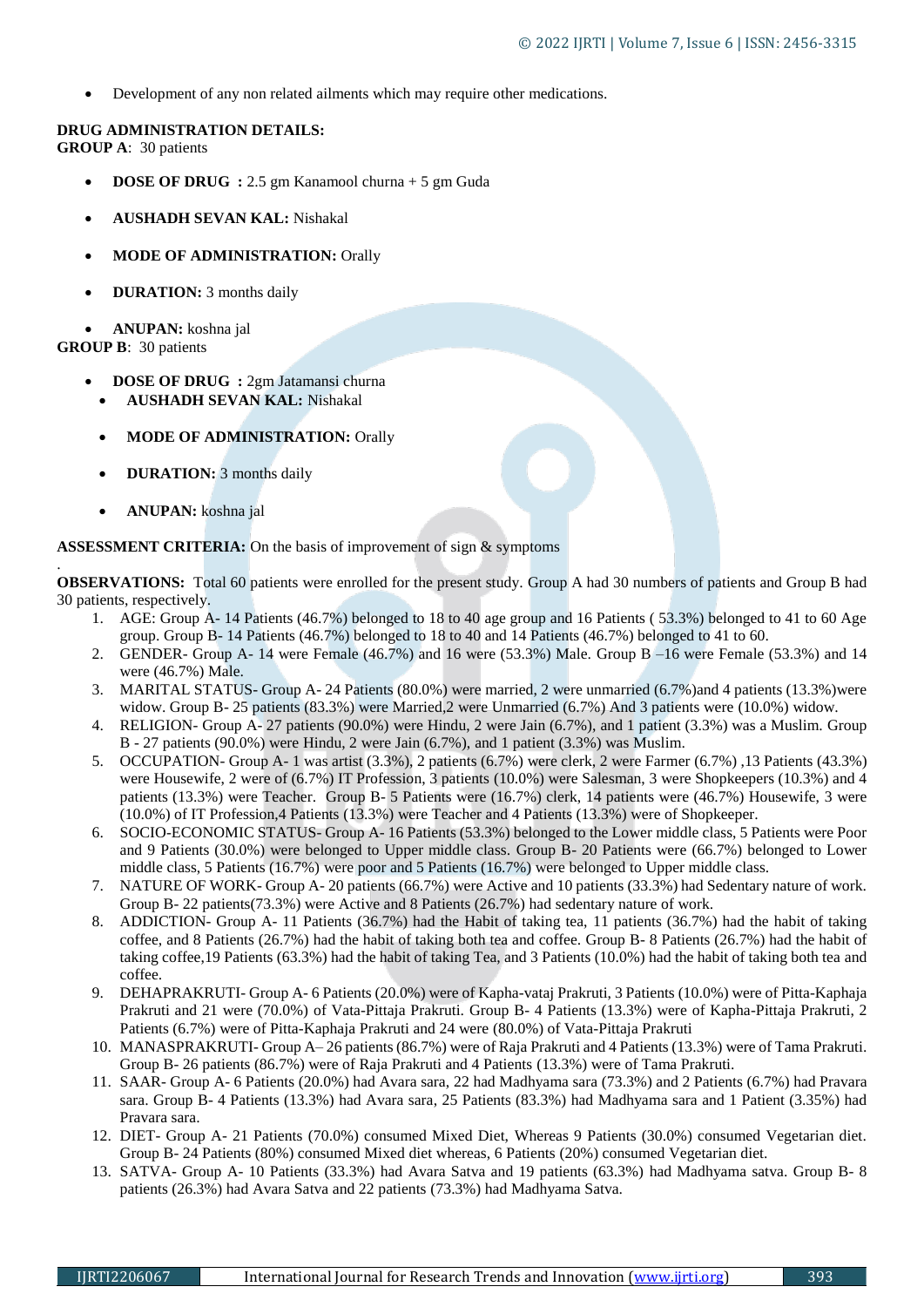- 14. JRUMBA- Group A all the Patients presented with the symptom of jrumbha Out of which 19 Patients (63.3&) were in grade 3 and 11 patients (36.7%) were in grade 2. At the end of the trial 6 were (20.0%) in Grade 2, 8 Patients (26.7%) were in Grade 1 and 16 were (53.3%) in Grade 0. Group B- all the Patients presented with the symptom of jrumbha, Out of which 17 (56.7%) Patients were in grade 3, 13 Patients (43.3%) were in grade 2. At the end of the trial 6 were (20.0%) in grade 2, 6 Patients (20.0%) were in grade 1 and 18 patients (60.0%) were in grade 0.
- 15. ANGAMARDA- Group A all the Patients presented with the symptom of Angamarda, Out of which 20 Patients (66.7%) were in grade 3 and 10 patients (33.3%) were in grade 2 . At the end of the trial 7 were (23.3%) in Grade 2, 9 Patients (30.0%) were in Grade 1 and 14 were (46.7%) in Grade 0. Group B - all the Patients presented with the symptom of Angamarda Out of which 17 Patients (56.7%) were in grade 3 and 13 patients (43.3%) were in grade 2. At the end of the trial 8 were (26.7%) in Grade 2, 8 Patients (26.7%) were in Grade 1 and 14 patients (46.7%) were in Grade 0.
- 16. TANDRA- Group A all the Patients presented with the symptom of Tandra, Out of which 23 Patients (76.6%) were in grade 3 and 7 patients (23.3%) were in grade 2. At the end of the trial 7 were (23.3%) in Grade 2, 9 Patients (30.0%) were in Grade 1 and 14 were (46.7%) in Grade 0. Group B - all the Patients presented with the symptom of Tandra, Out of which 16 Patients (53.3%) were in grade 3 and 14 patients (46.7%) were in grade 2. At the end of the trial 8 were (26.7%) in Grade 2, and 9 Patients (30.0%) were in Grade 1, 13 Patients (43.3%) were in Grade 0.
- 17. SHIROGAURAV- Group A- all the Patients presented with the symptom of Shirogaurav, Out of which 21 Patients (70.0%) were in grade 3 and 9 patients (30.0%) were in grade 2. At the end of the trial 7 were (23.3%) in Grade 2, 8 Patients (26.7%) were in Grade 1 and 15 were (50.0%) in Grade 0. Group B - all the Patients presented with the symptom of Shirogaurav Out of which 19 Patients (63.3%) were in grade 3 and 11 patients (36.7%) were in grade 2 . At the end of the trial 7 were (23.3%) in Grade 2, 8 Patients(76.7%) were in Grade 1 and 15 Patients(76.7%) were in Grade 0.
- 18. SUBJECTIVE SLEEP QUALITY- Group A– 21 Patients (70.0%) were in Grade 3 and 9 Patients (30.0%)were in Grade 2, At the end 13 Patients (43.3%) were in Grade 1 and 17 Patients (56.7%) were in Grade 0. Group B- 25 Patients (83.3%) were in Grade 3 and 5 Patients (16.7%) in Grade 2, At the end 14 Patients (46.6%) were in Grade 1 and 16 Patients (53.3%) were in Group 0.
- 19. SLEEP LATENCY- Group A– 19 Patients (63.3%) were in Grade 3 and 11 Patients (36.7%) were in Grade 2, At the end 10 Patients (33.3%) were in Grade 1 and 20 Patients (66.7%) were in Grade 0. Group B- 23 Patients (76.7%) were in Grade 3 and 7 Patients (23.3%) in Grade 2, At the end 1 Patient (3.3%) in Grade 2, 12 Patients (40.0%) in Grade 1 and 17 Patients (56.6%) in Group 0.
- 20. SLEEP DURATION- Group A– 20 Patients (66.7%) were in Grade 3 and 10 Patients (33.3%) were in Grade 2, At the end 11 Patients (36.7%) were in Grade 1 and 19 Patients (63.3%) were in Grade 0. Group B- 23 Patients (76.7%) were in Grade 3 and 7 Patients (23.3%) in Grade 2, At the end 12 Patients (63.3%) in Grade 1 and 18 Patients (36.7%) in Grade  $\Omega$
- 21. SLEEP EFFICIENCY- Group A- 19 Patients (63.3%) were in Grade 3 and 11 Patients (36.7%) were in Grade 2, At the end 1 Patients (3.3%) were in Grade 2, 13 Patients (43.3%) were in Grade 1 and 16 Patients (53.3%) in Grade 0. Group B- 21 Patients (70.0%) were in Grade 3 and 9 Patients (30.0%) in Grade 2, At the end 10 Patients (33.3%) in Grade 1, 20 Patients (66.7%) in Grade 0.
- 22. SLEEP DISTURBANCE- Group A– 19 Patients (63.3%) were in Grade 3 and 11 Patients (36.7%) were in Grade 2, At the end 1 Patients (3.3%) were in Grade 2, 15 Patients (50.0%) were in Grade 1 and 14 Patients (46.7%) in Grade 0. Group B- 29 Patients (96.7%) were in Grade 3 and 1 Patient (3.3%) in Grade 2, At the end 11 Patients (36.7%) in Grade 1, 19 Patients(63.3%) in Grade 0.
- 23. USE OF SLEEP MEDICATION- The gradation is 3 throughout the follow up, because the Patients are expected to take the medication regularly for 3 month. Hence for constant values statistical data remains constant.
- 24. DAYTIME DYSFUNCTION- Group A- 23 Patients (76.7%) were in Grade 3 and 7 Patients (23.3%)were in Grade 2, At the end 2 Patients (6.7%) were in Grade 2 ,10 Patients (33.3%) were in Grade 1 and 18 Patients (60.0%) in Grade 0. Group B- 20 Patients (66.7%) were in Grade 3 and 10 Patient (33.3%) in Grade 2, At the end 10 Patients (33.3%) in Grade 1, 20 Patients (63.7%) in Grade 0.

OVERALL EFFECT- Subjective criteria- Group A- At the end of the trial, Out of 30 patients, 13 patients had marked improvement, 14 patients had Moderate improvement where, 3 patients had mild improvement. Group B- At the end of the trial Out of 30 patients, 15 patients had marked improvement, 12 patients had Moderate improvement where, 3 patients had mild improvement.

Component score- Group A- At the end of the trial Out of 30 patients, 27 patients had No clinically significant insomnia and 3 patients had sub-threshold insomnia. Group B- At the end of the trial Out of 30 patients, 28 patients had No clinically significant insomnia and 2 patients had sub-threshold insomnia.

# **RESULT:**

According to the history given by the patients in Group A, the general condition of majority of patients 29 (93.33%) was fair before the treatment similarly in Group B, all the 30 (100%) patients had a fair general condition prior to the treatment and none of the patients in both the groups had a good general condition. After the treatment all the patients 60 (100%) improved to the good category. All patients had both onset and maintenance anidra (insomnia). This improved considerably in both the Groups and all the patients 60 (100%) fell under none category i.e. none of the patients had any type of anidra after treatment. For an overwhelming majority of patients (29, 96.67%) in Group A and 30 (100%) in Group B no procedure succeeded in bringing sleep before the treatment. After the treatment no procedure was required in all 30 (100%) patients in Group A. In Group B, while 29 (96.6%) patients did not require any procedure to fall asleep after the treatment, 2 patients (6.6%) still required meditation etc. There was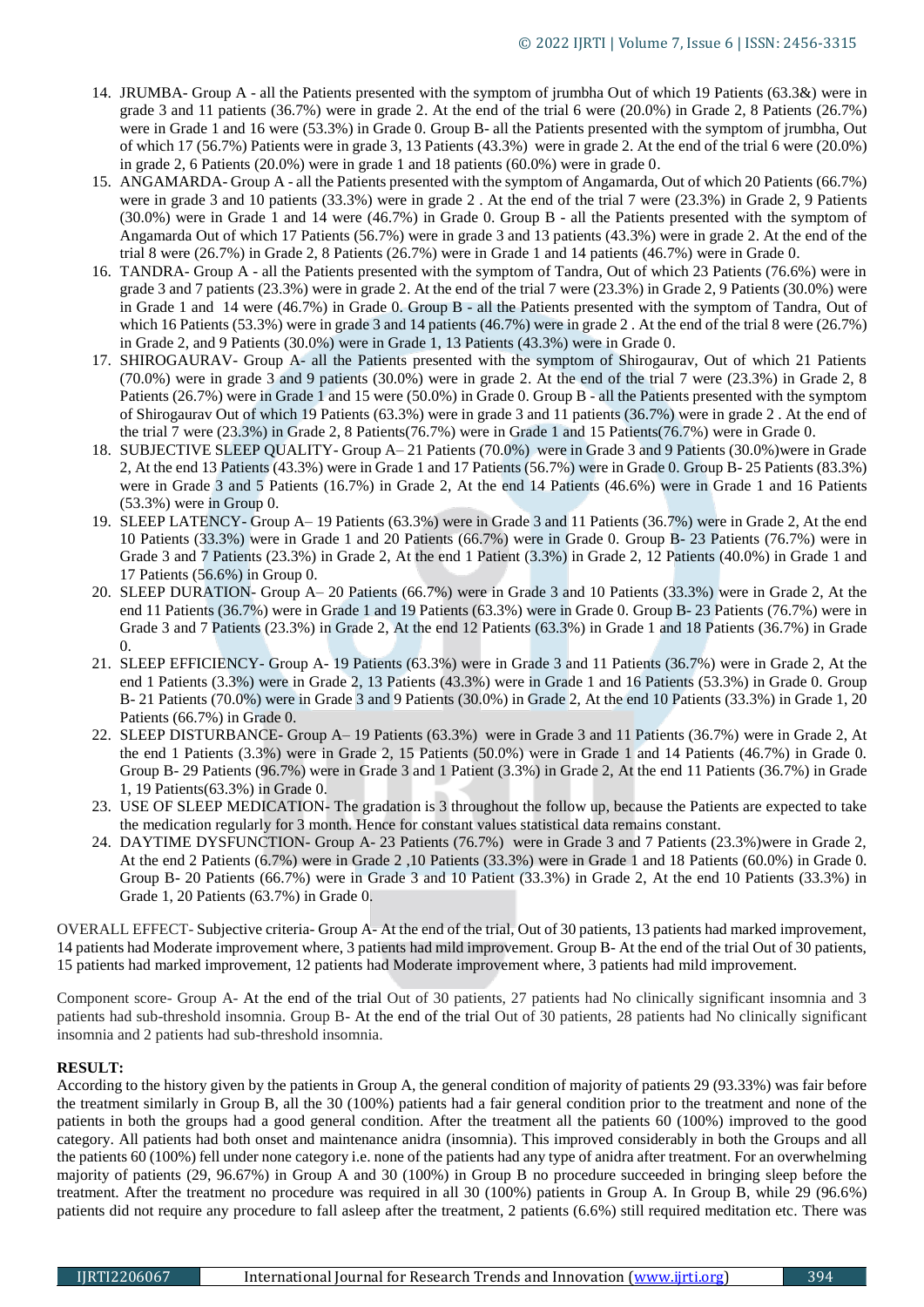no satisfaction from sleep in all 60 (100%) patients prior to the treatment. Post-treatment it improved to reach adequate levels in all 60 (100%) patients. Statistically, there was no significant difference in the results in two groups. Considering these facts we find that the present drugs used for the trial have produced a significant improvement in all the cases of Anidra in both groups. Patients of both the groups reported benefit in various aspects. Each and every aspect related to this disease was touched by the clinical trial. There was an overall improvement in the patients regarding ability to fall asleep, maintain sleep and satisfaction from sleep. A complete multifaceted recovery process was initiated by the treatment which was evident in an improved general condition, reduced day time effects and absence of addiction, dependence and relapse.

#### **DISCUSSION:**

In Ayurvedic classics Anidra is commonly related to involvement of manovaha srotasas and indriyas resulting in impaired ability to concentrate, poor memory, reduction in working capability, stamina and leads to behavioural changes in human beings. Murdha is the seat of prana vayu and tarpak shleshma. When these two vital elements are in equilibrium the manovaha srotasas and indriyas are able to perform in coordination and the phenomenon of nidra also occurs physiologically. When Vata, vitiated due to its naidanik hetus moves to reside in Uttamanga; manovaha srotasas and indriyas are involved and functional capacity of tarpak shleshma decreases qualitatively and quantitatively. Thus increase in vata and kapha kshaya leads to Anidra. In clinical practice variety of drugs are available to treat those types of cases symptomatically, the Ayurvedic approach to treat Anidra is multidimensional and counteracts the Naidanik Bhavas of Anidra. The present drug trial composed of oral drug therapy in established cases of Anidra. The probability of pharmacological actions of above drugs were hypothetically estimated on the basis of Ayurvedic principles and qualities of trial drugs. The constituents of these preparations presumably act in the manner discussed below.

# **DISCUSSION ON PROBABLE MODE OF ACTION OF KANAMOOL CHURNA IN ANIDRA:**

It acts on mahasrotas particularly the sthana of vata, because it has Rochan, Deepan, Pachan and Vatanuloman action. Hence it helps to pacify the vitiated vata and somehow control the dushaya vikara of this disease. Side by side it is Balya, Brinhan, Brishya and Rasayana. Thus promotes the function of Kapha Dosha (Tarpak Shleshma) and is Kaphavardhak in nature. Pippali Mula is also Medhya, hence it nourishes the manovaha srotasas and indriyas and thereby improves the function and increases the Tama Bhava during Ratrikala. Pippalimula is katu in rasa, snigdha, laghu tikshna in guna ushma in virya madhura in vipaka. Its nidrajanan properties can be attributed to its snigdha guna and madhura vipaka. It can also be perceived to be nidrajanan due to its prabhava<sup>10</sup>.

# **DISCUSSION ON PROBABLE MODE OF ACTION OF JATAMANSI CHURNA IN ANIDRA:**

Jatamansi has Madhur Rasa, Snigdha Guna, Sita Virya10. According to Charak anidra is nanatmaja vataja disease .Due to Madhura rasa Snigdha Guna, Sita Virya it alleviates vata**.** According to various Acharya karma of Jatamansi is that it alleviates all the three doshas, it is dahaprasamak, varnya and also vedanasthapak10, it has also action on the nervous system such as samgyasthapa, medhya, valya, vedanasthapan, nidrajanan. Due to these karma of Jatamansi help to treat anidra<sup>11</sup>.

# **DISCUSSION ON EPIDEMIOLOGICAL OBSERVATIONS:**

Based on 60 established cases of insomnia interesting observations have come forth. Incidence of the disease in different age groups revealed that insomnia is most common in the age group 41-60 years (30, 50%). In our social set up people belonging to this age group experience maximum mental stress, be it marital, social work related or financial boundations. Secondly, a simultaneous increase in Vata dosha ensues which is mentioned in Ayurvedic classics too. Vata vriddhi is well known as the main causative factor of Anidra. Males and females both are equally affected with anidra. Incidence of Anidra was found to be maximum (45, 75%) among those having mixed diet. But no conclusion can be drawn from the data as the sample size is very small. Married people were found to be overwhelmingly prone (49, 81.6%) to Anidra. This is clearly due to high level of responsibilities and mental stress. Majority of the registered patients (30, 50%) were addicted to tea. Tea is a stimulant. Hence addiction to tea can cause Nidranash or Anidra. People with vata pittaja (45, 75%) and rajas prakriti (52, 86.6%) were found to suffer more from Anidra. This conforms to the theory of Anidra in ayurvedic classics. Vata, pitta and rajas guna are most important factors causing Anidra. Hence prakriti with combination of these three is most likely to suffer from this disorder. Those with madhyam saar were more prone to Anidra (47, 78.3%) while people with avara saar were not for behind (10, 16.6%). With avara saar dhatuposhana and nutrition suffers. Thus rasa dhatu becomes Aposhit deficient and causes Anidra. It was found that people belonging to lower middle class (36, 60%) were greatly prone to suffer from Anidra. It is the middle class people who face social and work related stress along with marital stress and deadlines. There is a great difference between requirements and achievements resulting in dissatisfaction and stress. Thus mental stress being greater, middle class people suffer more from Anidra.

#### **CONCLUSION:**

The results were analyzed statistically which shows both kanamool churna and Jatamansi churna are effective for the management of signs and symptoms of Anidra. Kanamool churna and Jatamansi churna both are equally effective in sleep initiation, nonrestorative sleep and sleep efficiency index. In this study no any adverse reaction was noted.

# **REFERENCES:**

- 1. lyengar B.K.S, Light on the Yoga Sutras of Patanjali, Paperback Ed, Thorsons , Publication, 1993, PP:52
- 2. Swami Krishnananda, Mandukya Upanishad, The Divine Life Society, Rishikesh,1996, PP: 42
- 3. Swami Prabhupada, Bhagavad Gita As It Is, 2nd Ed,The Bhaktivedanta Book, Trust Mumbai, 2008, PP:28
- 4. Acharya YT, Charaka Samhita of Agnivesha, 5th Ed, Varanasi, Choukhambha Prakashana, 2007, PP: 74
- 5. Acharya YT, Acharya NR. Sushruta Samhita of Sushruta. 7th Ed, Varanasi Chowkamba Orientalia, 2003, PP:358